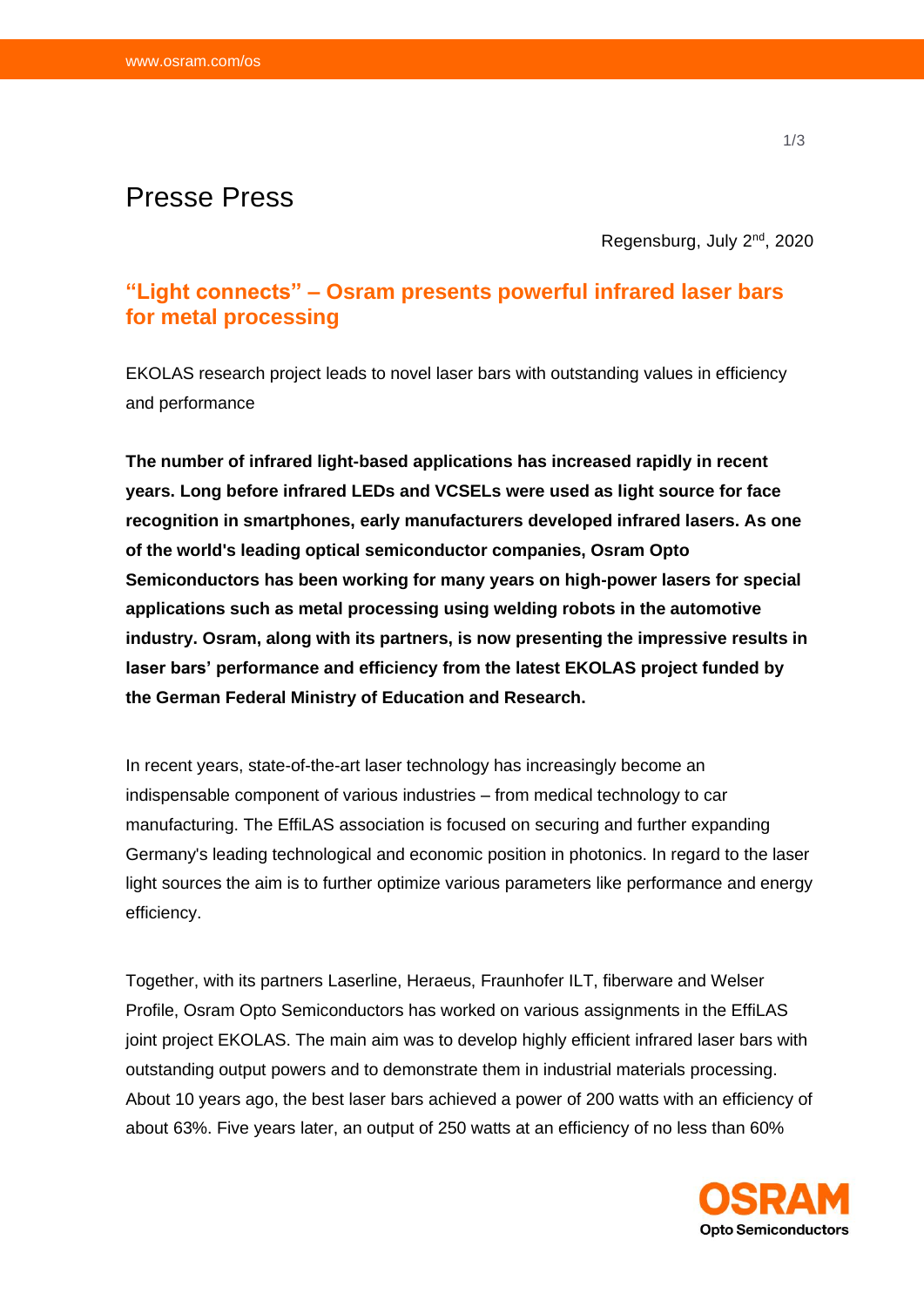was expected to be the limit of what could be achieved with the existing technologies. Conversion efficiency and cooling limited the output power of lasers at that time. The EKOLAS project, which was completed in February 2020, led to an infrared laser bar with an impressive maximum output of 400 watts in continuous wave operation. With an output of 300 watts, the bar sets a new standard with an efficiency of about 70% in the wavelengths of 1000 and 1020 nanometers.

The project partners were able to draw on experience gained in other ventures under the EffiLAS umbrella organization including an understanding of materials science and simulation in the field of epitaxy, as well as fundamental expertise in chip and facet technologies. "We are very excited to achieve, and in some cases even exceed, all of our targets in this project," explains Sebastian Hein, EKOLAS Project Manager at Osram Opto Semiconductors. "The key to success was the development of innovative software tools for simulating the electro-optical properties of the lasers, which take into account the thermal distribution, temperature-dependent material properties and mode-dependent wave propagation in the resonator. These tools considerably accelerated and simplified the necessary test runs, making a fundamental contribution to the results of the project."

The newly gained knowledge from the simulation of certain processes can now be transferred to other product groups and wavelengths in the range between 800 and 1060 nm. In addition to the advantages in product development, the results also strengthen and consolidate the establishment of supply chains in Germany and the rest of Europe, thereby sustainably strengthening the industrial location.

Further information on the EffiLAS project can be found [here.](https://www.effilas.de/en.html)

### **Press contact:**

Simon Thaler Phone: +49 941 850 1693 Email: [simon.thaler@osram-os.com](mailto:simon.thaler@osram-os.com)

### **Technical information:**

Phone: +49 941 850 1700 Fax: +49 941 850 3305 Email: [support@osram-os.com](mailto:support@osram-os.com) Sales contacts: [www.osram-os.com/sales-contacts](http://www.osram-os.com/sales-contacts)



2/3